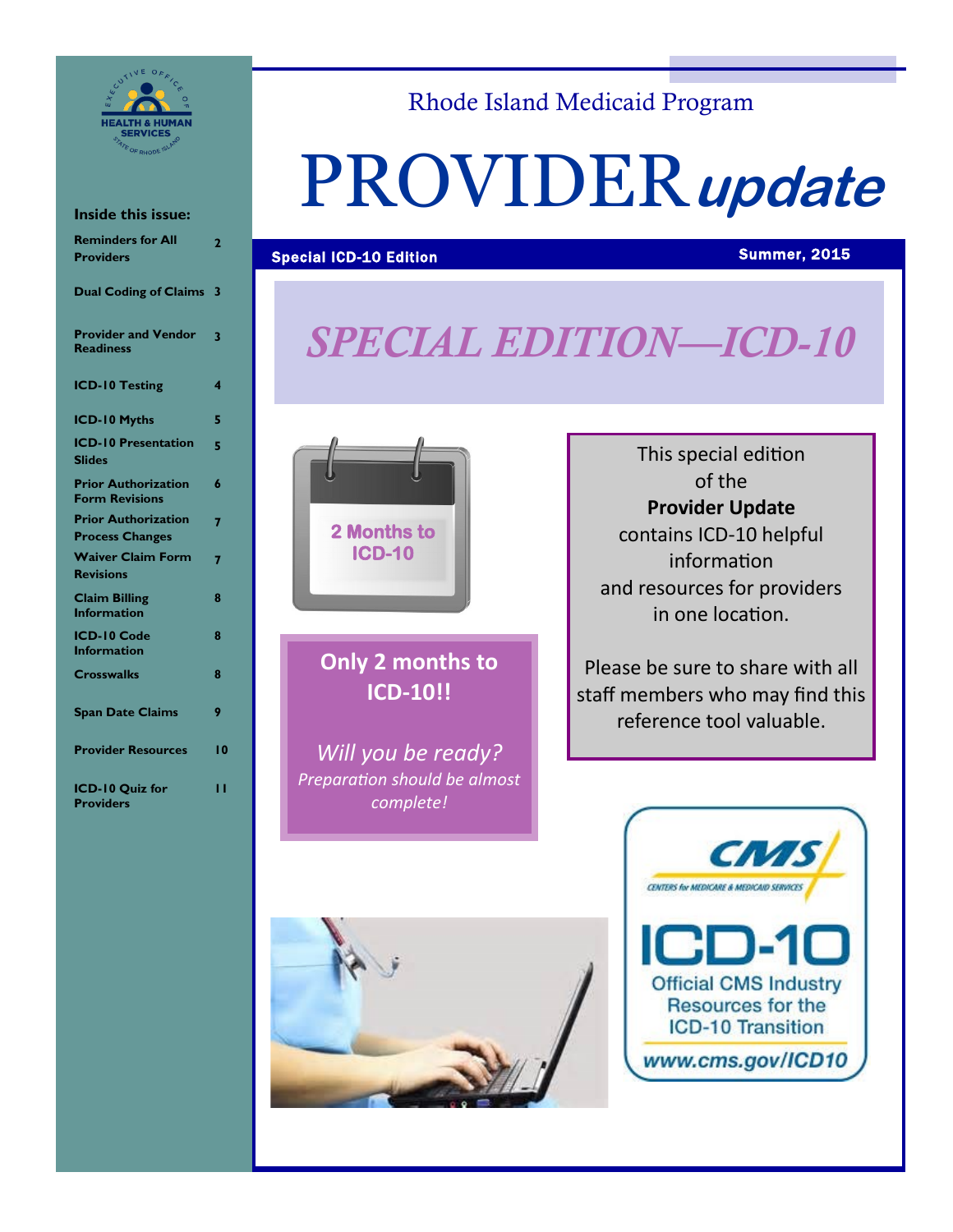# **Transition to ICD-10**

*Important Reminders for All Providers*

Preparation for ICD-10 should be nearing completion. Here are some important reminders for all providers:

> All staff members should be aware of the upcoming implementation of ICD-10.

**ICD-10 impacts all aspects of your practice/facility.**

**Practice coding your most commonly used codes in ICD-10.**

This will help determine if your staff needs training and if your documentation is sufficient for the specificity of ICD-10.

If you are concerned that your software or vendor may not be ready for October 1, consider installing **[Provider Electronic Solutions \(PES\)](http://www.eohhs.ri.gov/ProvidersPartners/BillingampClaims/ProviderElectronicSolutionsPESSoftware.aspx) Free billing software that is ICD-10 ready!**

> **All providers should submit test claims to ensure a smooth transition.**

RI Medicaid's testing window is open through August 31. To set up testing, send an email to [deborah.meiklejohn@hp.com.](mailto:deborah.meiklejohn@hp.com)

**Be sure to read the monthly Provider Update** for information on the implementation, including forms and procedures that have changed.

**Periodically check the [ICD-10 page](http://www.eohhs.ri.gov/ProvidersPartners/ICD-10Implementation.aspxn)** of the EOHHS website for helpful resources, including an ICD-10 presentation that can be used for staff awareness.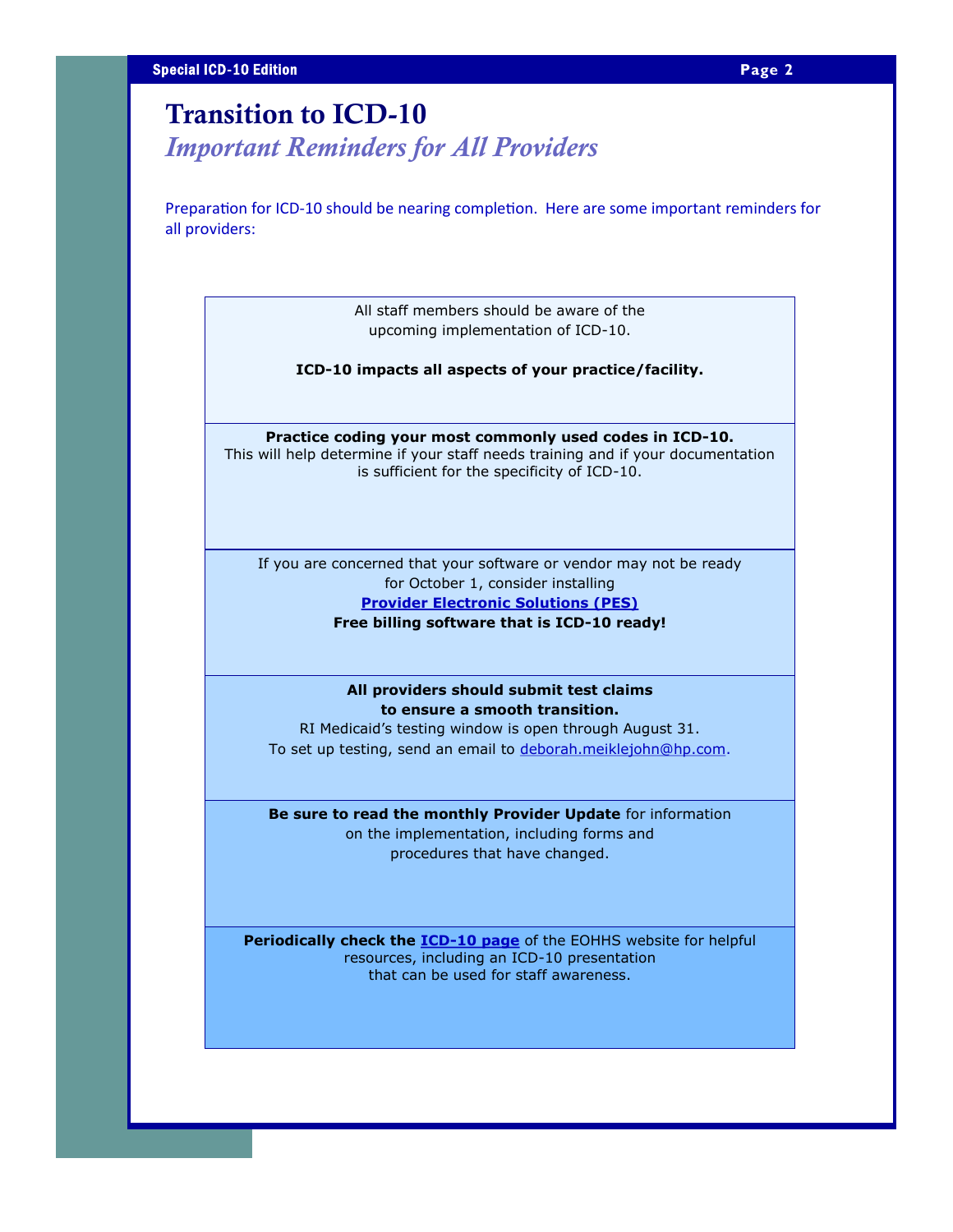#### **Special ICD-10 Edition Page 3**

#### **Dual Coding of Claims**

To be ready for the ICD-10 transition deadline of October 1, 2015, providers are encouraged to practice coding in ICD-10.

When coding claims for submission with ICD-9, try also coding the claim with the ICD-10 code, not for submission, but for your own practice. This is recommended, especially for your common/high volume claims to ensure smooth submission of claims after 10/1. It will help you also determine if your current clinical documentation is sufficient, or if staff members require training.

Practicing dual coding will help you determine if your practice or facility is ICD-10 ready!

# **Provider and Vendor Readiness Information**



plan.

#### **Providers should:**

- Assess staff training needs for the ICD-10 transition.
- Understand the ICD-10 code sets and begin developing a plan for how your facility will utilize the new codes.
- Review frequently used ICD-9 codes and crosswalk to ICD-10 codes.
- Use the resources on the website and visit often to check for updates.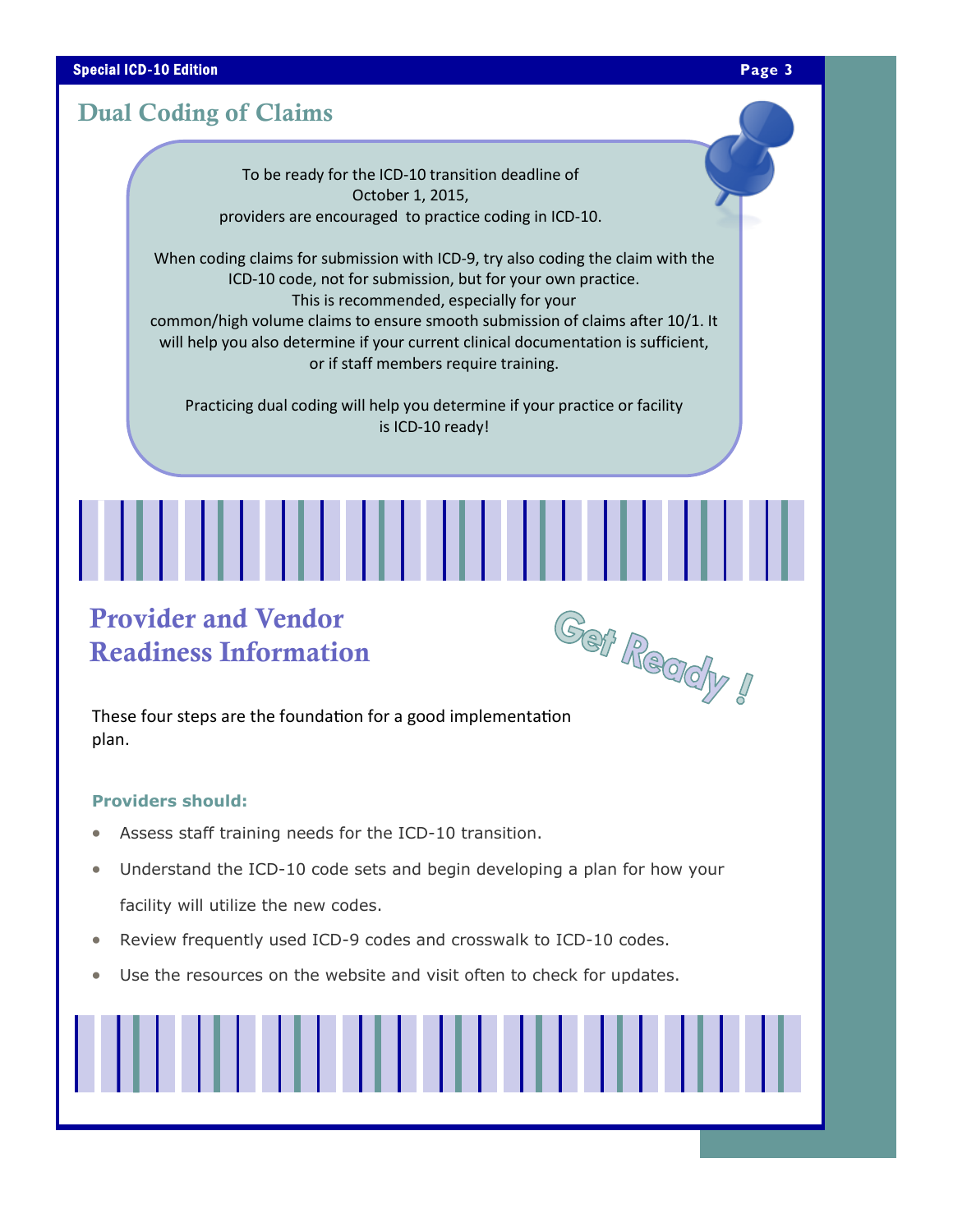# **ICD-10 Claims Testing**

As preparation for the ICD-10 implementation on October 1, 2015 continues, RI Medicaid is accepting additional providers who would like to test their ICD-10 coded claims.

We encourage providers take advantage of this final opportunity to test with RI Medicaid. **The testing period will close at the end of August.**  Testing helps to ensure a smooth transition to ICD-10. Remember, implementation is only 2 months away!

In addition, providers who have completed successful testing are encouraged to submit adjustment claims to test that process as well.

If you are interested in testing, please send an email to [deborah.meiklejohn@hp.com.](mailto:deborah.meiklejohn@hp.com) You will receive a questionnaire to complete, to begin the process.

For providers who are uncertain if their software or vendor is ready for October 1, Provider Electronic Solutions (PES) Software is available. This free software is ICD-10 ready!

To download the software, click [here.](http://www.eohhs.ri.gov/ProvidersPartners/BillingampClaims/ProviderElectronicSolutionsPESSoftware.aspx) If it is the first time you are downloading this software, please select "Full Installation". On the [PES page,](http://www.eohhs.ri.gov/ProvidersPartners/BillingampClaims/ProviderElectronicSolutionsPESSoftware.aspx) you will also find helpful instructions in our claims guides. General guidelines for creating provider and client lists, and other insurance billing are posted, as well as instructions for specific claims such as Professional, Waiver, Institutional Inpatient or Outpatient, etc. Reminder: to use the PES software, you must be a Trading Partner. Enrollment is electronic through the [Healthcare Portal.](https://www.riproviderportal.org/HCP/Default.aspx?alias=www.riproviderportal.org/hcp/provider)

If you have any questions, contact our Customer Service Help Desk (see below)



**RI Medicaid Customer Service Help Desk for Providers Available Monday—Friday 8:00 AM-5:00 PM (401) 784-8100 for local and long distance calls (800) 964-6211 for in-state toll calls** 

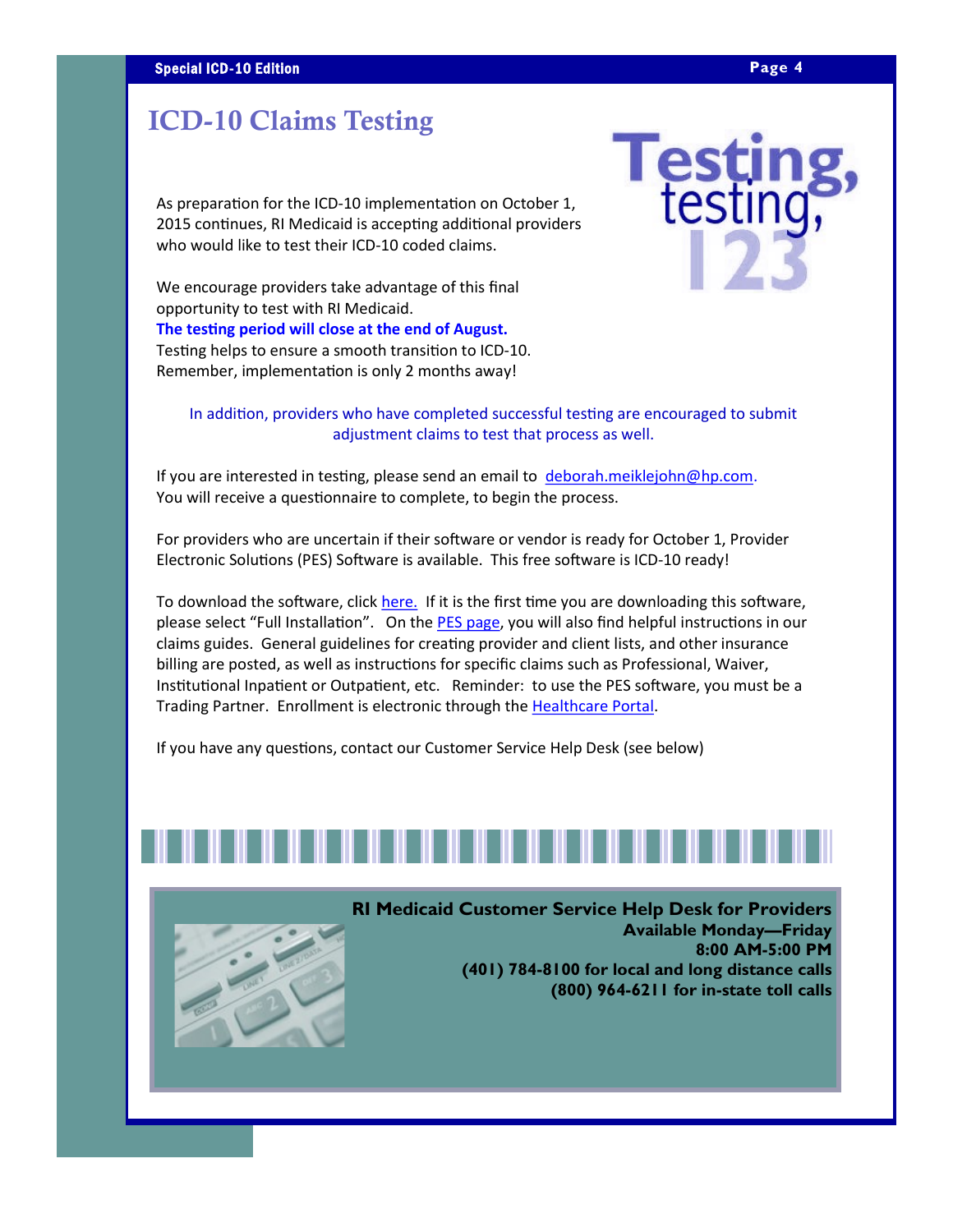# **Myths Surrounding ICD-10**

To help dispel some of the myths surrounding ICD-10, the Centers for Medicare and Medicaid Services (CMS) recently talked with providers to identify common misperceptions about the transition to ICD-10. These facts address some of the common questions and concerns CMS has heard about ICD-10.

- 1. **The ICD-10 transition date is October 1, 2015.** The government, payers, and large providers alike have made a substantial investment in ICD-10. This cost will rise if the transition is delayed, and further ICD-10 delays will lead to an unnecessary rise in health care costs. Get ready now for ICD-10.
- 2. **You don't have to use 68,000 codes.** Your practice does not use all 13,000 diagnosis codes available in ICD-9. Nor will it be required to use the 68,000 codes that ICD-10 offers. As you do now, your practice will use a very small subset of the codes.
- 3. **You will use a similar process to look up ICD-10 codes that you use with ICD-9 i**ncreasing the number of diagnosis codes does not necessarily make ICD-10 harder to use. As with ICD-9, an alphabetic index and electronic tools are available to help you with code selection.
- 4. **Outpatient and office procedure codes aren't changing.** The transition to ICD-10 for diagnosis coding and inpatient procedure codes does not affect the use of CPT for outpatient and office coding. Your practice will continue to use CPT.

### **ICD-10 Overview**

RI Medicaid created an ICD-10 overview to raise awareness of the impact of ICD-10 implementation. The presentation was delivered to providers in a webinar format, but the slides are available for review.

. . . . .

This presentation can be used with staff, to ensure that all staff members have a general understanding of the changes. Staff members duties and responsibilities determine who will require additional more specific training.

[Click here for presentation slides](http://www.eohhs.ri.gov/Portals/0/Uploads/Documents/ICD10_presentation_slides.pdf)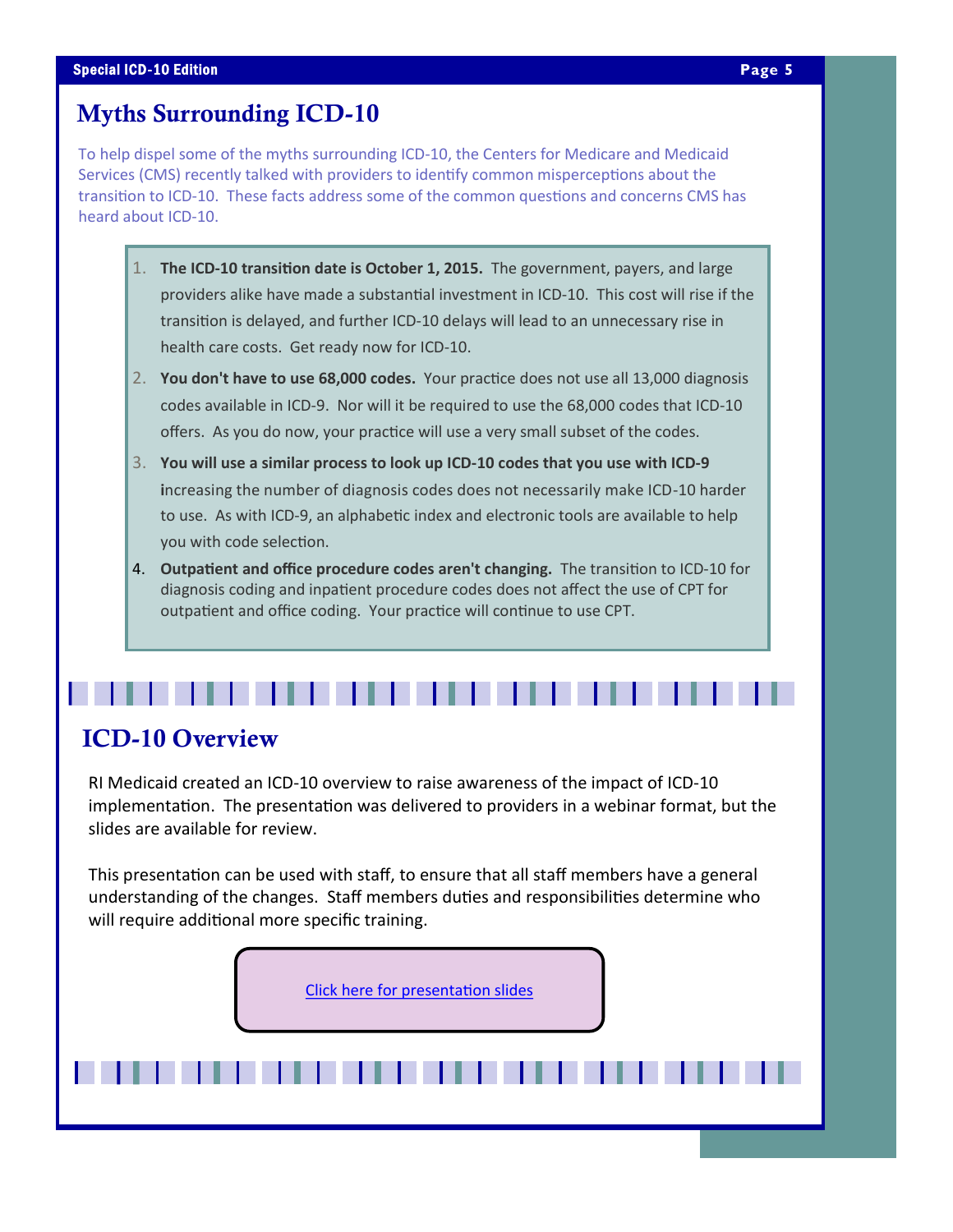#### **Special ICD-10 Edition Page 6**

# *Other Important ICD-10 Updates:*

# Prior Authorization Form Revisions



To prepare for the upcoming transition to ICD-10 effective 10/1/2015, some of the existing Prior Authorization forms require revision.

It is critical for claim processing that these documents contain the correct diagnosis codes for the date(s) of service, as well as an ICD Type indicator to identify the code as an ICD-9 or ICD-10 code.

The forms that have been revised are the following:

**[Prior Authorization Form](http://www.eohhs.ri.gov/Portals/0/Uploads/Documents/pa_form.pdf)**

**[Certificate of Medical Necessity](http://www.eohhs.ri.gov/Portals/0/Uploads/Documents/DME.CMN.pdf)**

**[Request for Prior Authorization for DME–](http://www.eohhs.ri.gov/Portals/0/Uploads/Documents/childrens_dme_form.pdf) Children Only**

Please discard all earlier versions and use the revised forms as of 6/1/2015.

In addition to the field for entering the diagnosis code, there is an added field for entering the ICD Indicator/Type. The values for this field are **2** when using ICD-9 codes and **3** when using ICD-10 codes. The image below is from the Prior Authorization form with the revised areas highlighted.

|                                                                                              | City <b>Example 2018</b> ST 2LIP <b>Phone Phone Phone Fax</b> |                 |              |             |                                      |                                                              |     |     |             |              |               |
|----------------------------------------------------------------------------------------------|---------------------------------------------------------------|-----------------|--------------|-------------|--------------------------------------|--------------------------------------------------------------|-----|-----|-------------|--------------|---------------|
| Performing/Billing Provider Name<br>$HOSPITALS \; ONLY \;$ SERVICE TYPE INPATIENT UUTPATIENT |                                                               |                 |              |             |                                      |                                                              |     |     |             |              |               |
|                                                                                              |                                                               |                 |              |             |                                      | The ICD TYP Values are defined as follows: 2=ICD-9, 3=ICD-10 |     |     |             |              |               |
| <b>EOHHS</b>                                                                                 | <b>BILLING PROV</b>                                           | <b>TAXONOMY</b> | <b>START</b> | <b>END</b>  | <b>PROCEDURE</b>                     | ADD                                                          | TTH | ICD | <b>DIAG</b> | UNITS/       | <b>DOLLAR</b> |
|                                                                                              | NPI                                                           |                 | <b>DATE</b>  | <b>DATE</b> | <b>OR REVENUE</b><br><b>CODE/MOD</b> | MOD                                                          | SRF | TYP | CODE        | <b>OCCUR</b> | <b>AMOUNT</b> |
|                                                                                              |                                                               |                 |              |             |                                      |                                                              |     |     |             |              |               |
| <b>ONLY</b>                                                                                  |                                                               |                 |              |             |                                      |                                                              |     |     |             |              |               |

have an added field for the indicator next to the diagnosis code.

| Prognosis:                                                                                      | ICD $Type1/DX:$ |  |  |  |
|-------------------------------------------------------------------------------------------------|-----------------|--|--|--|
| How long is this problem expected to last?<br>Please enter number of months, 1-99 (99=Lifetime) | Months          |  |  |  |

The indicator, **2** for ICD-9 and **3** for ICD-10, must be entered in the field shown with the arrow. The diagnosis code will be entered on the line to the right of the indicator. Providers should use the revised forms, as the older version will not be processed and will be returned to the provider. If you have any questions when completing the form, please contact the Customer Service Help Desk at (401) 784-8100 for local and long distance calls or (800) 964-6211 for in-state toll calls. See next page for additional ICD-10 updates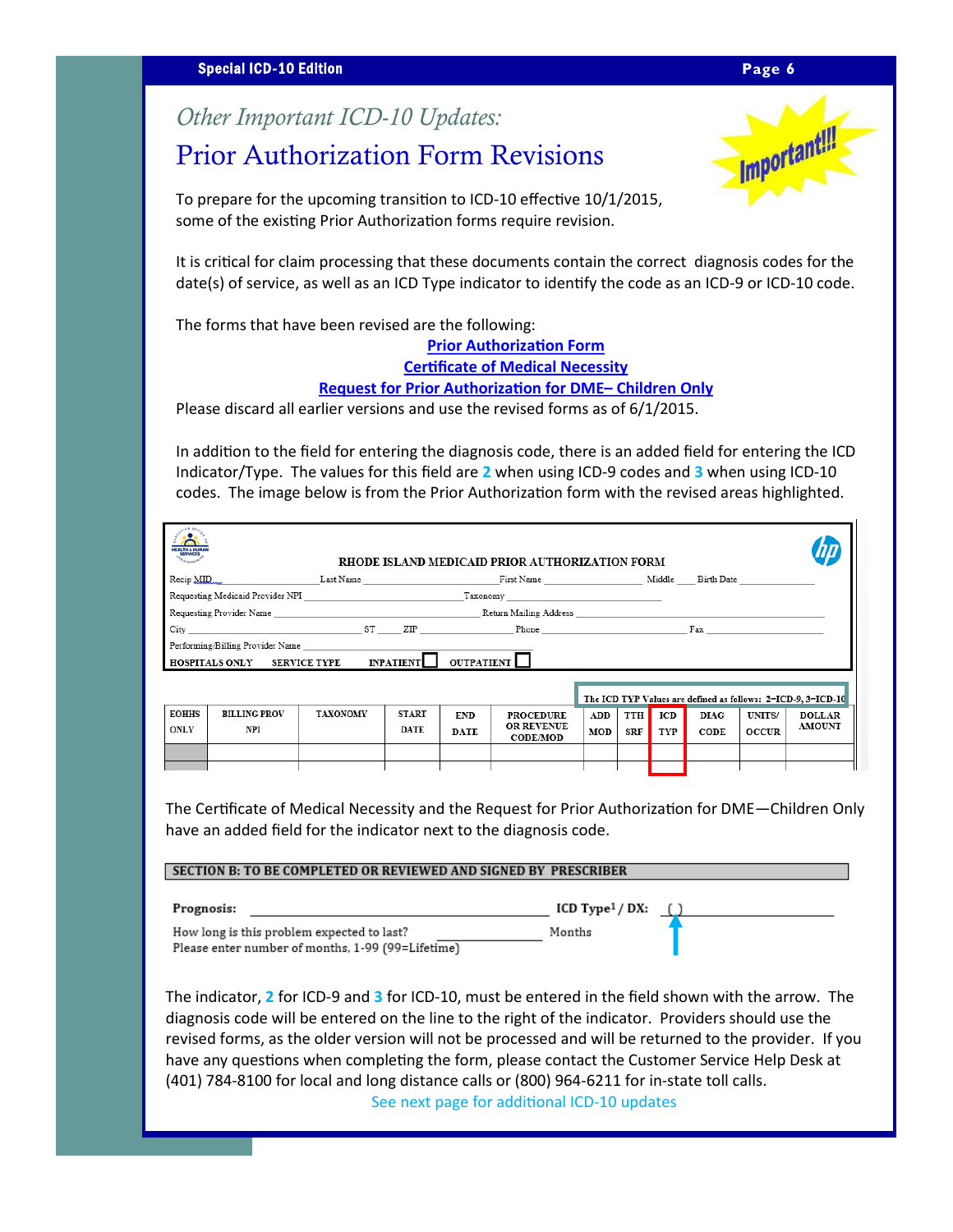Important!!!

*Other Important ICD-10 Updates:*

# Prior Authorization *Process Update for ICD-10*

As preparations continue for the transition to ICD-10, an important update to processing of Prior Authorizations is required.

System updates prohibit the processing of ICD-9 diagnosis codes on Prior Authorization forms effective 10/1/2015 or later.

Prior Authorizations with start and end dates that span the 10/1/2015 effective date of ICD-10 implementation will be processed in the following way.

- All requests that span the 10/1 date, **will be end dated on 9/30.**
- If by 9/30 the service has not been completed, or delivered, **a second prior authorization form will be required** effective on 10/1/2015, that includes an ICD-10 diagnosis code.
- Existing Prior Authorization forms already on file are not affected by this process update.

Providers will be notified when requests are end dated due to this ICD-10 edit.



# Waiver Claim Form Revision *Update for ICD-10*



The Waiver claim form has been revised in preparation for the transition to ICD-10 on October 1, 2015. Providers should use the revised form, as the older version will not be processed and will be returned to the provider.

An ICD indicator has been added to the bottom of the claim form. At this time, the indicator that should be used is 9, indicating that ICD-9 codes are being submitted. After 10/1/2015, the indicator and the diagnosis code will be determined by date of service. Also after 10/1/2015, ICD-9 and ICD-10 claims may not be mixed on one form as the indicator applies to all claims on the form.

[Click here for Waiver Claim Form](http://www.eohhs.ri.gov/Portals/0/Uploads/Documents/waiver_form.pdf)

[Click here for Waiver Claim Form Instructions](http://www.eohhs.ri.gov/Portals/0/Uploads/Documents/waiver_form_inst.pdf)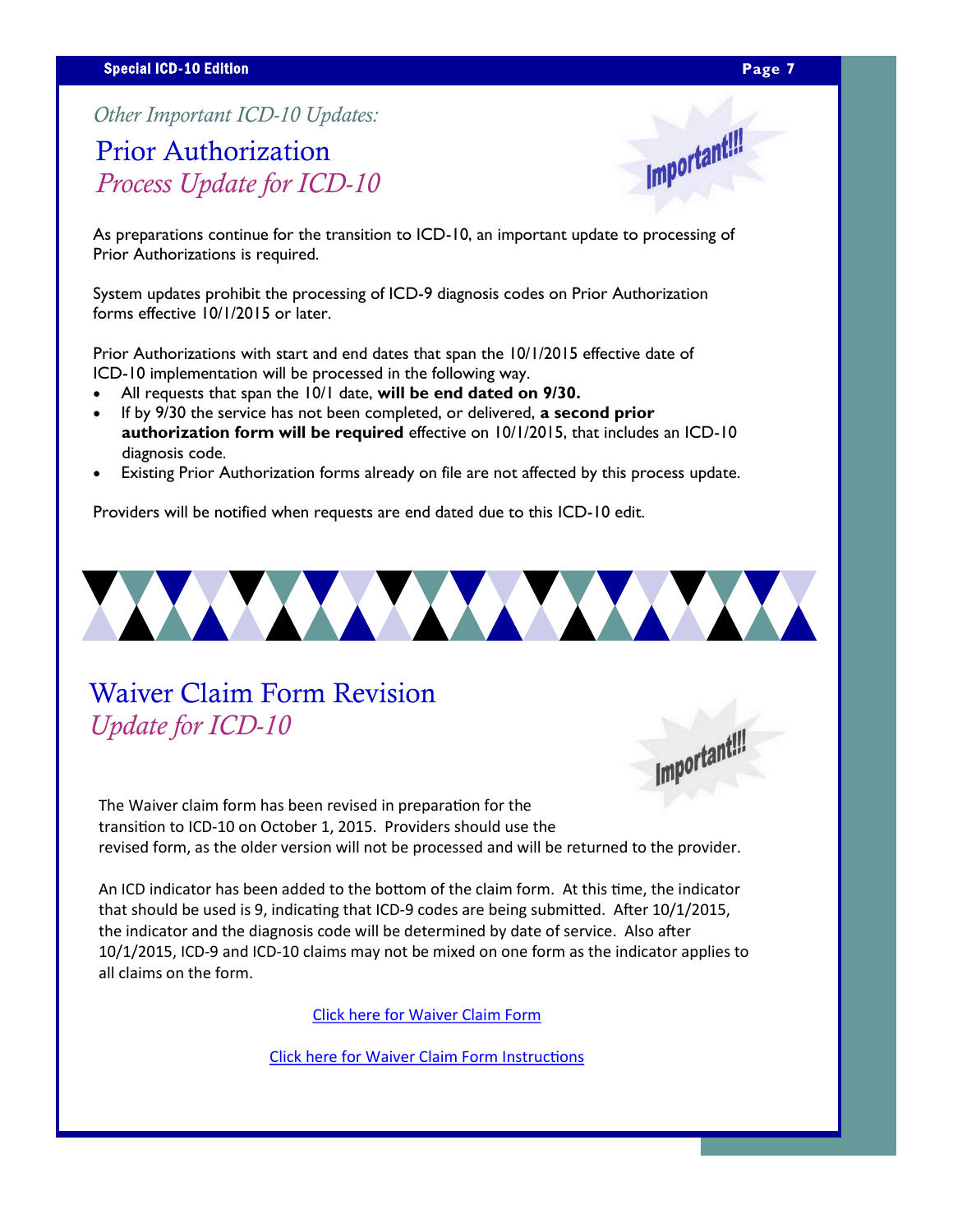#### **Claim Billing Information**

ICD indicators have been added to claim forms. This indicator must match the version of the ICD diagnosis code being submitted. Please review the instructions for the claim form being submitted.

| CMS 1500 form      |   | <b>Instructions</b> |  |
|--------------------|---|---------------------|--|
| UB 04 form         | ⊲ | Instructions KI     |  |
| <b>Waiver form</b> | ⊲ | <b>Instructions</b> |  |

### **ICD-10 Code Information**

Diagnosis coding is based on the documentation in the medical file for each client. Providers must ensure that the documentation in the record is sufficiently detailed to determine the most accurate diagnosis code that represents the client's condition.



Information about ICD-10-CM (Clinical Modification) and ICD-10-PCS (Procedure Coding System) is available on the CMS ICD-[10 website.](http://www.cms.gov/Medicare/Coding/ICD10/index.html) Claims submitted with diagnosis codes that are not coded to the correct level of specificity will deny.

#### **Crosswalks**

RI Medicaid is unable to provide a crosswalk for converting ICD-9 to ICD-10 codes. Crosswalks are not a substitute for fully implementing ICD-10.

Providers may find the CMS General Equivalence Mappings (GEMs) a helpful tool, but GEMs are not an exact crosswalk

between ICD-9 and ICD-10. Current ICD-9 codes often lack the level of specificity required to determine the correct ICD-10 code so the match may not be accurate. GEMs are not intended to replace coding based on the client's condition.

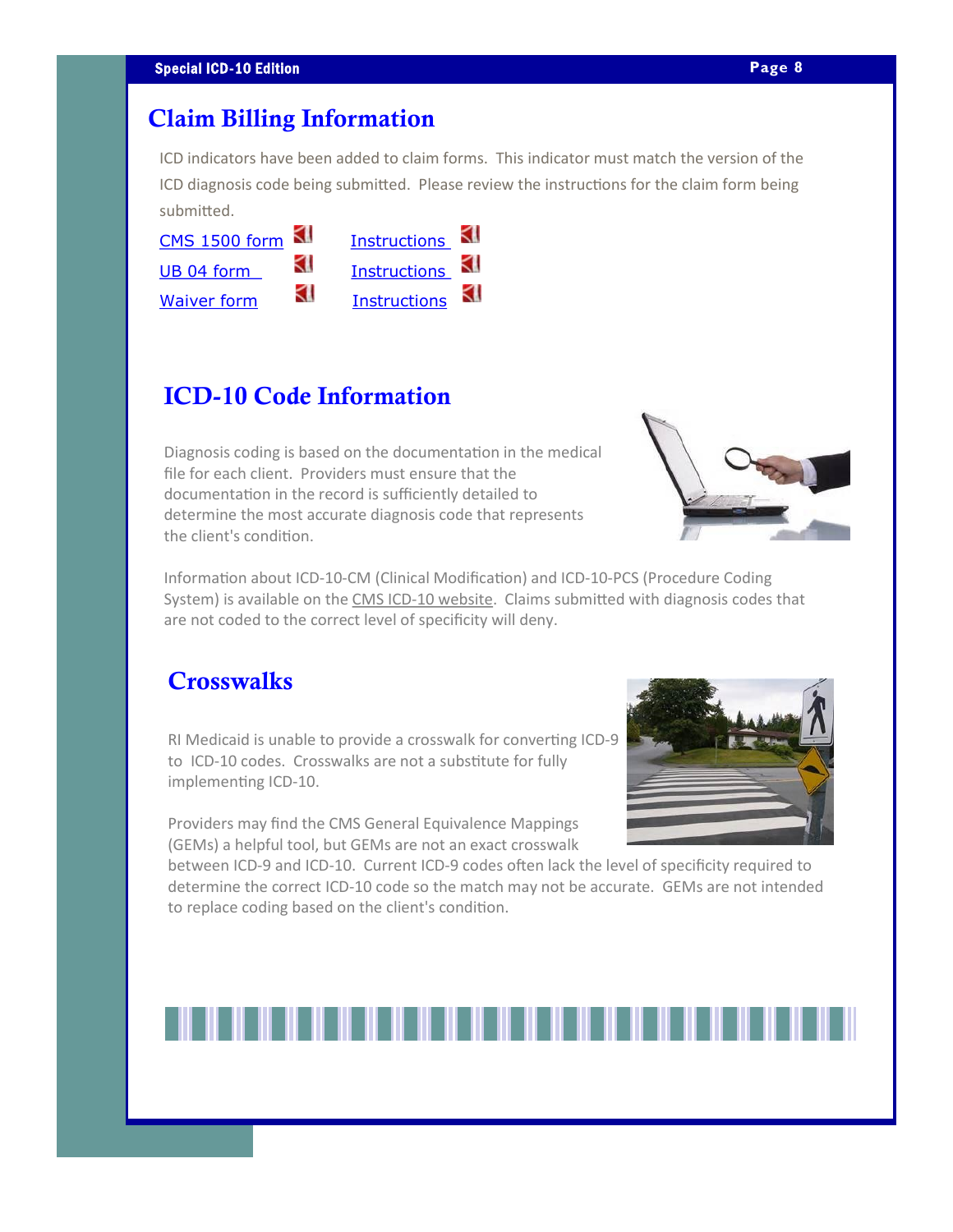# **Transition to ICD-10** *Selecting ICD Version on Span Date Claims*

After ICD-10 is implemented on October 1, 2015, providers will need to determine the version of ICD coding to use when submitting claims to RI Medicaid for payment. For claims with dates of service spanning the October 1 implementation date, providers will need to review the type of claim being submitted to determine the correct version. For example, a claim might have dates of service from 9/29/15 to 10/5/15 which spans the 10/1 implementation date.

The chart below will help providers determine the version of ICD coding to use, for situations like the example above. Providers should locate the claim type, and in some cases the bill type as well, on the chart below. The chart will identify if you are to use the "From date of service" or the "To date of service" to select the ICD version.

### Using ICD-9 or ICD-10 Coding For Claims Spanning October 1, 2015

| <b>CLAIM TYPE</b>             | <b>USE THE "FROM"</b>    | USE THE "TO"             |
|-------------------------------|--------------------------|--------------------------|
|                               | <b>DATE OF SERVICE</b>   | <b>DATE OF SERVICE</b>   |
|                               | TO DETERMINE ICD VERSION | TO DETERMINE ICD VERSION |
| <b>Inpatient</b>              | All other bill types     | Bill Types 1 1 X         |
| <b>Inpatient Crossover</b>    | All other bill types     | Bill Types 1 1 X         |
| <b>Nursing Home</b>           | All other bill types     | Bill Types 2 1 X         |
| <b>Home Health</b>            | All other bill types     | Bill Types 3 1 X         |
| <b>Hospice</b>                |                          | All claims               |
| <b>Outpatient</b>             | All claims               |                          |
| <b>Outpatient Crossover</b>   | All claims               |                          |
| <b>Professional</b>           | All claims               |                          |
| <b>Professional Crossover</b> | All claims               |                          |
| <b>Waiver</b>                 | All claims               | --                       |
| <b>Dental</b>                 | All claims               |                          |
| Pharmacy                      | All claims               |                          |

If you have any questions on using this chart, please contact our Customer Service Help Desk at (401) 784-8100.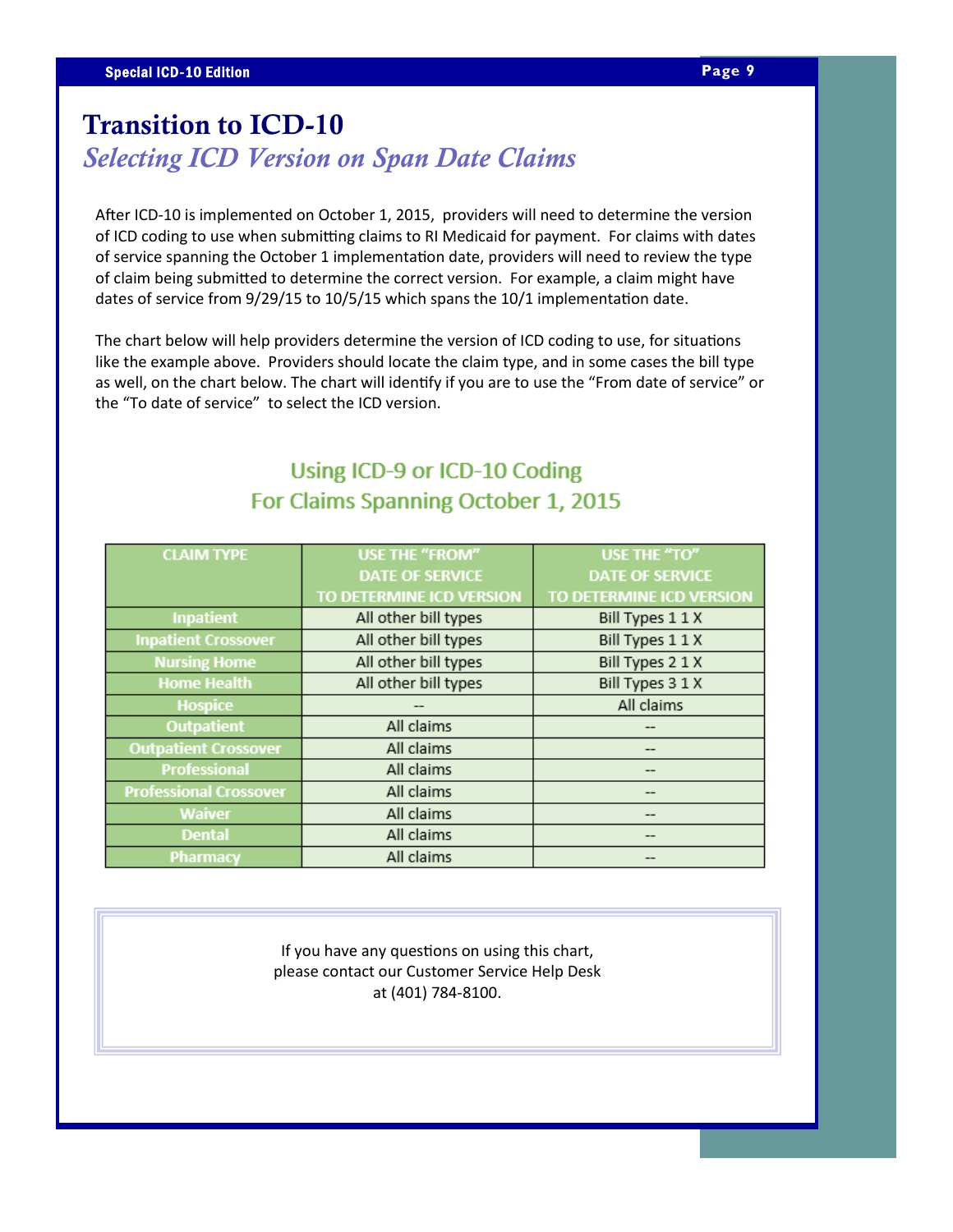# **Provider Resources**

 RI Medicaid provides links to valuable resources that support providers in the transition to ICD-10

#### **[CMS Website](http://www.cms.gov/icd10)**

This website has comprehensive information on ICD-10 for all providers. Planning documents, checklists, and implementation guides for providers are also available.

#### **[Road to 10](http://www.roadto10.org/)**

The CMS resource offers physicians information specific for their specialization. There is also an interactive tool to create an action plan.

**Medscape**, in collaboration with CMS, produced two helpful videos. The videos require that you set up a free account to view, entering a user name and password of your choice. [A Small Practice Guide to a Smooth](https://login.medscape.com/login/sso/getlogin?urlCache=aHR0cDovL3d3dy5tZWRzY2FwZS5vcmcvdmlld2FydGljbGUvODA5NzI2&ac=401)  **Transition** [A Roadmap for Small Clinical](https://login.medscape.com/login/sso/getlogin?urlCache=aHR0cDovL3d3dy5tZWRzY2FwZS5vcmcvdmlld2FydGljbGUvODA5Njc0&ac=401)  **[Practices](https://login.medscape.com/login/sso/getlogin?urlCache=aHR0cDovL3d3dy5tZWRzY2FwZS5vcmcvdmlld2FydGljbGUvODA5Njc0&ac=401)** 

#### ICD-[10 FAQ](http://www.eohhs.ri.gov/Portals/0/Uploads/Documents/MA%20Providers/ICD10_FAQ.pdf)

Frequently asked questions about ICD-10 implementation.

#### ICD-[10 Assessment](http://www.eohhs.ri.gov/Portals/0/Uploads/Documents/MA%20Providers/ICD10/ICD10_assessment_plan.pdf)  **[Plan](http://www.eohhs.ri.gov/Portals/0/Uploads/Documents/MA%20Providers/ICD10/ICD10_assessment_plan.pdf)**

A quick look at how ICD-10 will impact your organization.